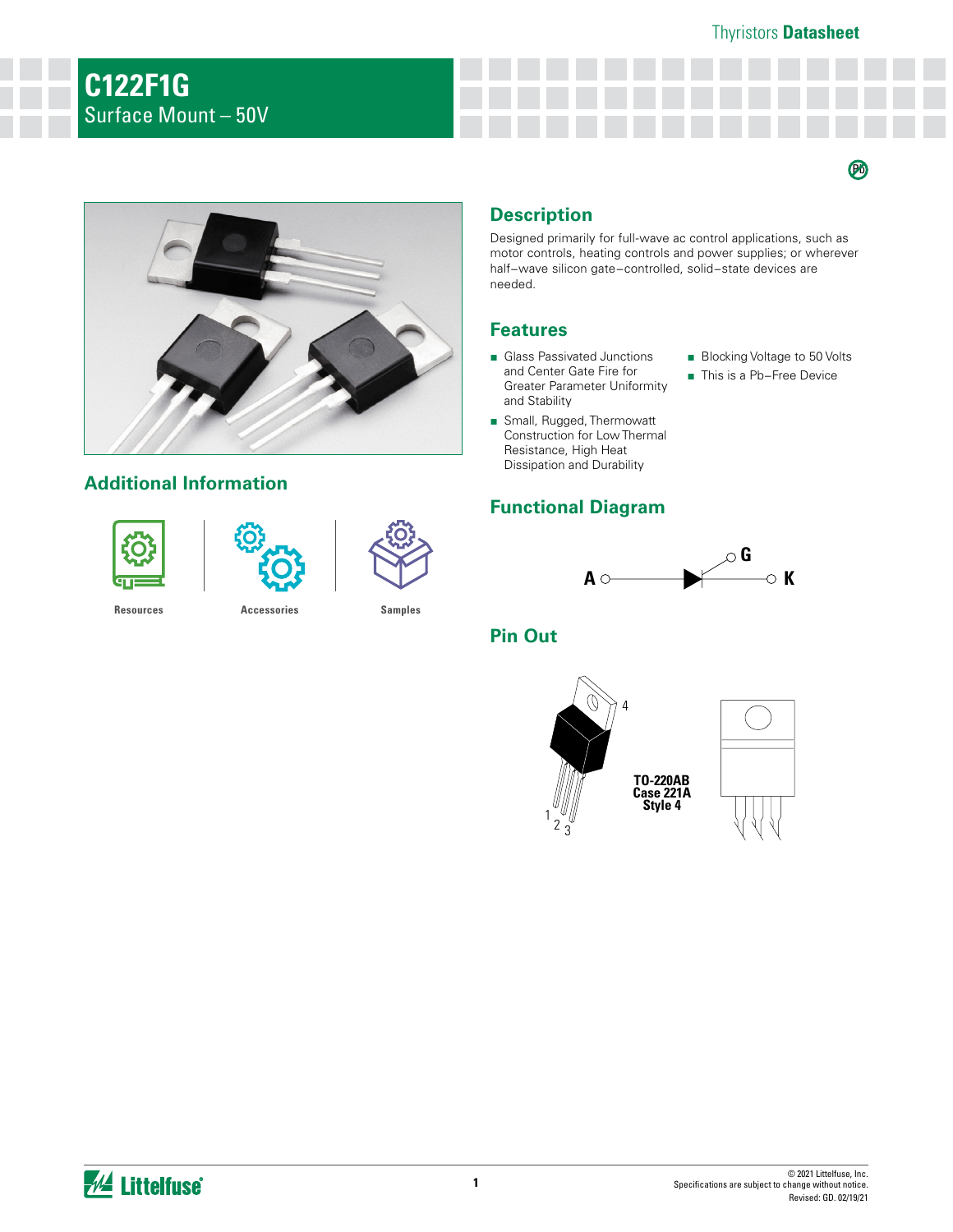#### **Maximum Ratings (TJ = 25°C unless otherwise noted)**

| Rating                                                                                                      | Symbol                                                        | Value           | <b>Unit</b>        |
|-------------------------------------------------------------------------------------------------------------|---------------------------------------------------------------|-----------------|--------------------|
| Peak Repetitive Off-State Voltage (Note 1)<br>(Gate Open, Sine Wave 50 to 60 Hz, $T_1 = 25^\circ$ to 100°C) | $\mathsf{V}_{\text{\tiny{DRM}^{\prime}}}$<br>$\rm V_{_{RRM}}$ | 50              |                    |
| On-State RMS Current (180° Conduction Angles; $T_c = 75^{\circ}$ C)                                         | T (RMS)                                                       | 8.0             | А                  |
| Peak Non-Repetitive Surge Current (1/2 Cycle, Sine Wave, 60 Hz, $T_c = 75^{\circ}$ C)                       | <sup>I</sup> TSM                                              | -90             | Α                  |
| Circuit Fusing Consideration ( $t = 8.3$ ms)                                                                | $12$ t                                                        | 34              | A <sup>2</sup> sec |
| Forward Peak Gate Power (Pulse Width = 10 µs, $T_c = 70^{\circ}$ C)                                         | $P_{GM}$                                                      | 5.0             | W                  |
| Forward Average Gate Power ( $t = 8.3$ ms, $T_c = 70^{\circ}$ C)                                            | $P_{G (AV)}$                                                  | 0.5             | W                  |
| Forward Peak Gate Current (Pulse Width = 10 s, $T_c = 70^{\circ}$ C)                                        | <sup>I</sup> GM                                               | 2.0             | W                  |
| Operating Junction Temperature Range                                                                        |                                                               | $-40$ to $+125$ | $^{\circ}$ C       |
| Storage Temperature Range                                                                                   | sta                                                           | $-40$ to $+150$ | $^{\circ}C$        |

Stresses exceeding Maximum Ratings may damage the device. Maximum Ratings are stress ratings only. Functional operation above the Recommended Operating Conditions is not implied. Extended exposure to stresses above the

Recommended Operating Conditions may affect device reliability.<br>1. V<sub>ises d</sub>and Y<sub>ises</sub>tor all types can be applied on a continuous basis. Ratings apply for zero or negative gate voltage; however, positive gate voltage sha

# **Thermal Characteristics**

| Rating                                                                         |                                              | Symbol                                                   | Value | Unit    |
|--------------------------------------------------------------------------------|----------------------------------------------|----------------------------------------------------------|-------|---------|
| <b>Thermal Resistance</b>                                                      | Junction-to-Case (AC)<br>Junction-to-Ambient | $R_{\scriptscriptstyle\mathrm{SJC}}$<br>$R_{\rm g_{JA}}$ | 62.5  | °C/W    |
| Maximum Lead Temperature for Soldering Purposes, 1/8" from case for 10 seconds |                                              |                                                          | 260   | $\circ$ |

## **Electrical Characteristics - OFF (TC = 25°C unless otherwise noted)**

| Characteristic                             |                   | Svmbol | Min                      | Typ                      | <b>Max</b> | Unit |
|--------------------------------------------|-------------------|--------|--------------------------|--------------------------|------------|------|
| <b>TPeak Repetitive Blocking Current</b>   | $=25^{\circ}$ C   | 'DRM'  | $\sim$                   | $\overline{\phantom{0}}$ | 10         | uΑ   |
| $(V_{AK} = V_{DRM} = V_{RRM}$ ; Gate Open) | $= 125^{\circ}$ C | 'RRM   | $\overline{\phantom{0}}$ |                          |            | mA   |

## **Electrical Characteristics - ON** (TC = 25°C unless otherwise noted; Electricals apply in both directions)

| <b>Characteristic</b>                                                                                           |                      |                 | <b>Min</b> | <b>Typ</b> | <b>Max</b>               | Unit   |
|-----------------------------------------------------------------------------------------------------------------|----------------------|-----------------|------------|------------|--------------------------|--------|
| Peak On-State Voltage (Note 2) $(I_{\tau_{M}} = 16$ A Peak, $T_c = 25^{\circ}$ C)                               |                      | V <sub>TM</sub> |            |            | 1.83                     | V      |
| Gate Trigger Current (Continuous dc)                                                                            | $T_c = 25^{\circ}$ C |                 |            |            | 25                       | mA     |
| $(V_{\text{A}K} = 12 V, R_{\text{I}} = 100 Ω)$                                                                  | $T_c = -40^{\circ}C$ | 'GT             |            |            | 40                       |        |
| Gate Trigger Voltage (Continuous dc)                                                                            | $T_c = 25^{\circ}$ C |                 |            |            | 1.5                      | $\vee$ |
| $(V_{\text{AK}} = 12 \text{ V}, R_{\text{H}} = 100 \Omega)$                                                     | $T_c = -40^{\circ}C$ | $V_{\text{GT}}$ |            |            | 2.0                      |        |
| Gate Non-Trigger Voltage (Continuous dc)<br>$(V_{_{AK}} = 12 V, R_{1} = 100 \Omega, T_{c} = 125^{\circ}C)$      |                      | $V_{GD}$        | 0.2        |            |                          |        |
| <b>Holding Current</b>                                                                                          | $T_c = 25^{\circ}C$  |                 |            |            | 30                       | mA     |
| $V_p$ = 12 V, Gate Open, Initiating Current = 200 mA)                                                           | $T_c = -40^{\circ}C$ | $V_{GD}$        |            |            | 60                       |        |
| Turn-Of f Time $(V_{p} = \text{Rated } V_{pBM})$<br>$(I_{\text{tM}} = 8 \text{ A}, I_{\text{p}} = 8 \text{ A})$ |                      | $t_{\alpha}$    | -          | 30         | $\overline{\phantom{0}}$ | μS     |

**2.** Indicates Pulse Test: Pulse Width ≤ 2.0 ms, Duty Cycle ≤ 2%.

#### **Dynamic Characteristics**

| <b>Characteristic</b>                                                                                                                                       | Symbol | Min                      | <b>Typ</b> | <b>Max</b> | Unit |
|-------------------------------------------------------------------------------------------------------------------------------------------------------------|--------|--------------------------|------------|------------|------|
| Critical Rate of Rise of Off-State Voltage<br>$\mathcal{N}_{\text{D}}$ = 0.66 x V <sub>new</sub> , Exponential Waveform, Gate Open, T <sub>J</sub> = 100°C) | dV/dt  | $\overline{\phantom{0}}$ | 200        | $-$        | V/µs |

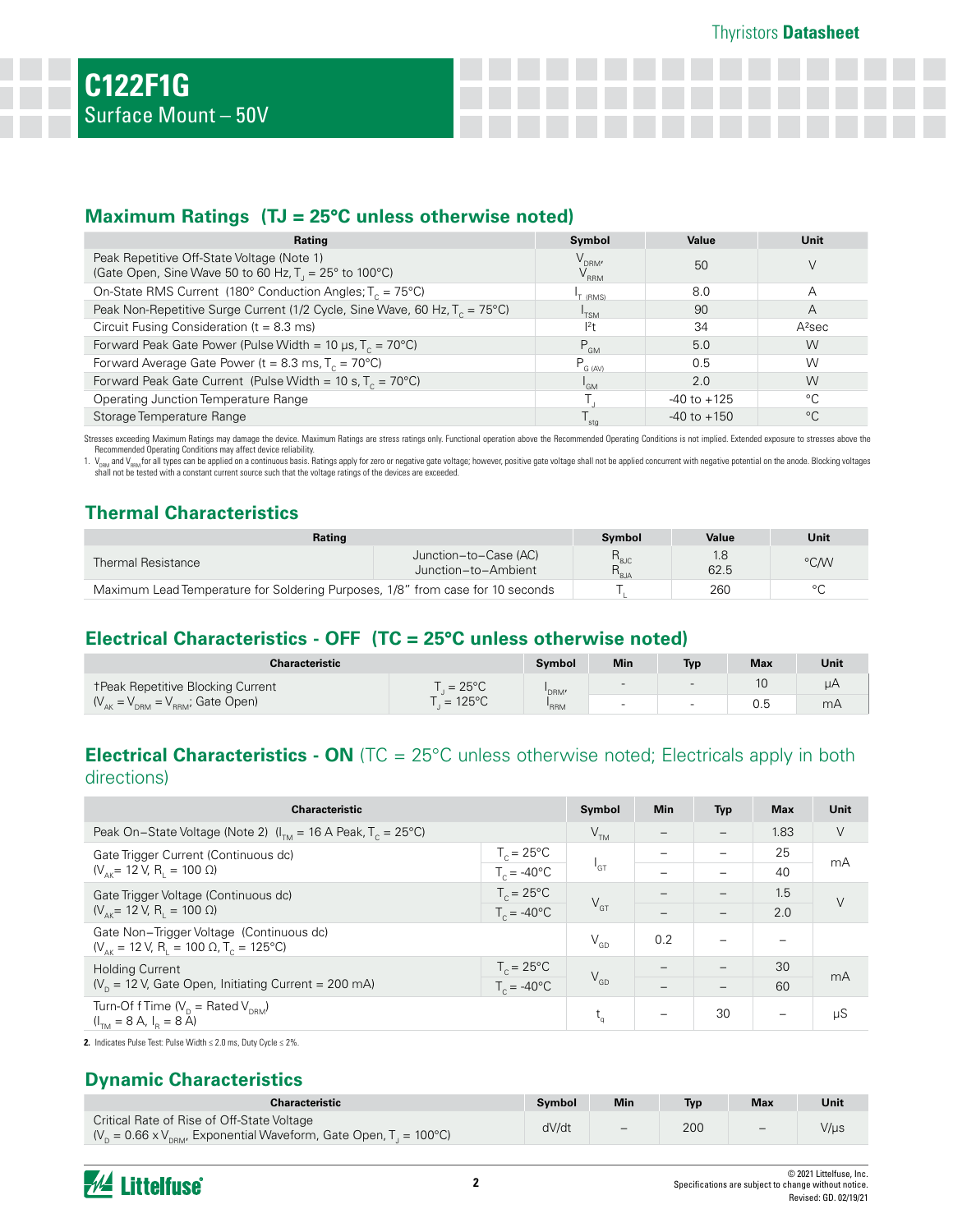#### Thyristors **Datasheet**

# **Voltage Current Characteristic of SCR**

| Symbol           | <b>Parameter</b>                          |
|------------------|-------------------------------------------|
| V <sub>DRM</sub> | Peak Repetitive Forward Off State Voltage |
| "DRM             | Peak Forward Blocking Current             |
| $\rm V_{_{RRM}}$ | Peak Repetitive Reverse Off State Voltage |
| <b>RRM</b>       | Peak Reverse Blocking Current             |
| $V^{\text{th}}$  | Maximum On State Voltage                  |
|                  | <b>Holding Current</b>                    |



**Figure 1. Current Derating (Half-Wave) Figure 2. Current Derating (Full-Wave)**



**Figure 3. Maximum Power Dissipation (Half-Wave) Figure 4. Maximum Power Dissipation (Full-Wave)**